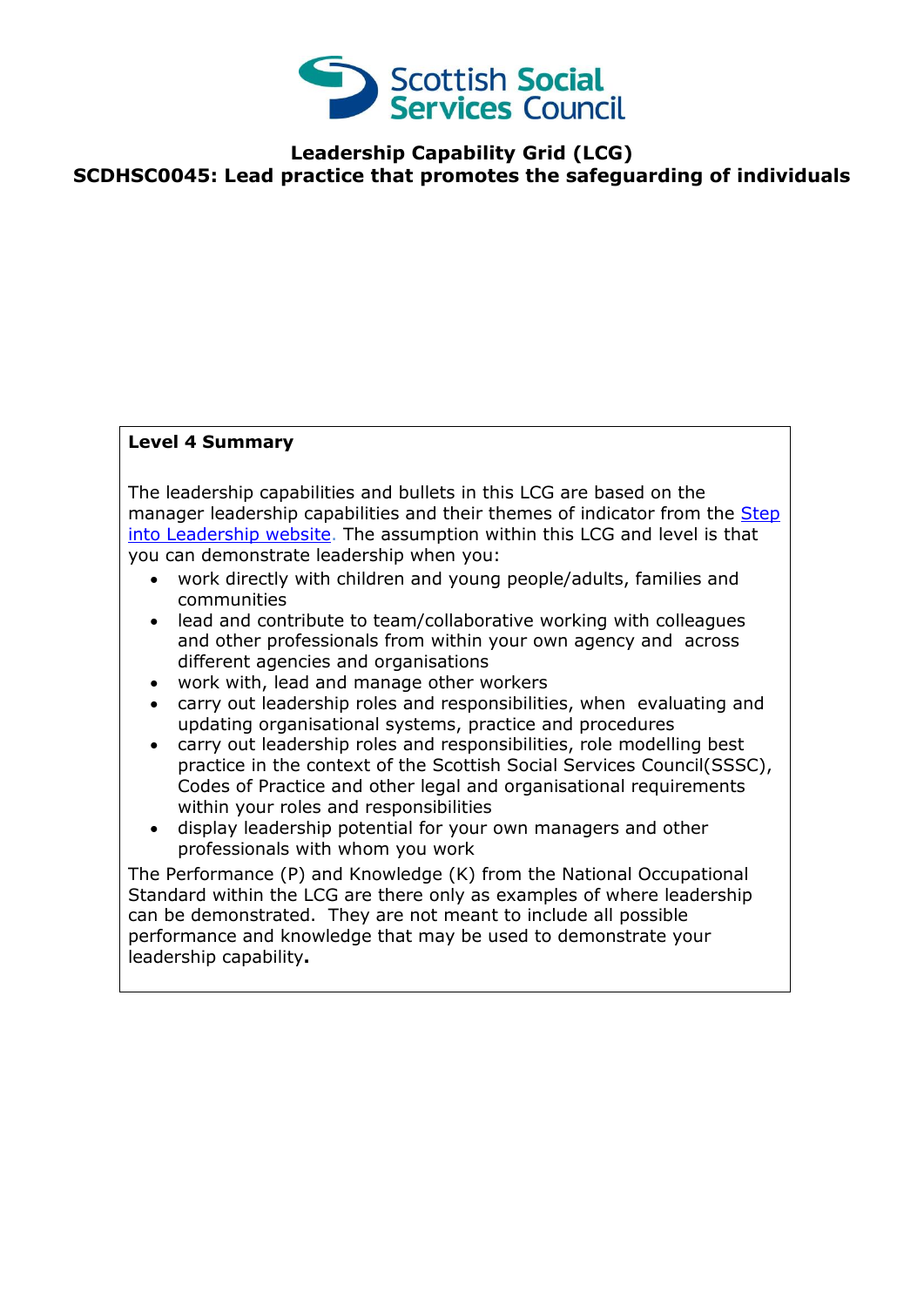

## **Leadership Capability Grid (LCG) SCDHSC0045: Lead practice that promotes the safeguarding of individuals**

| Leadership<br>capabilities                 | When promoting the safeguarding of individuals you can<br>demonstrate leadership capabilities by:                                                                                                                                                                                                                                                                                                                                                                                                                                                                                                                                                                                                                                                                                                                      |
|--------------------------------------------|------------------------------------------------------------------------------------------------------------------------------------------------------------------------------------------------------------------------------------------------------------------------------------------------------------------------------------------------------------------------------------------------------------------------------------------------------------------------------------------------------------------------------------------------------------------------------------------------------------------------------------------------------------------------------------------------------------------------------------------------------------------------------------------------------------------------|
| <b>Vision</b>                              | Providing a vision for those with whom you work and your organisation<br>when you:<br>• See how best to make a difference when identifying (P1-3,17-20, 25,<br>27; K1-5, 11, 16, 24-25, 35-39)<br>• Communicate and promote ownership of the vision when seeking extra<br>support $(P4,6, 28; K20)$ , working with others $(P28)$ and recording and<br>reporting (P 27-37, 43, 46; K 43-46)<br>• Promote public service ethos through active participation and<br>personalisation (P1, 2, 7, 8, 11, 13, 14, 15, 20-26, K 1-5, 11, 13-19;<br>28, 30), when working others and when recoding and reporting (P 27-<br>37)<br>• Thinking and planning strategically when demonstrating knowledge and<br>practice of organisational, local and national policies and procedures<br>(P26, 27, 32, 37; K6, 8-9, 26-27, 32-34) |
| Self-<br>leadership                        | Displaying self-leadership when you:<br>• Demonstrate and adapt leadership in response to changing needs and<br>preferences ( $P$ 5,16, 20,35-36; K23) and overcoming barriers ( $P$ 20)<br>Improve own leadership by seeking advice $(P4, 6, 36; K20, 23)$<br>$\bullet$<br>• Enabling intelligent risk taking when communicating with difficult,<br>complex and sensitive issues ( $P21-26$ ; K15, 40-41) and protecting<br>yourself (K31)<br>Demonstrate and promote resilience when adapting practice and<br>$\bullet$<br>overcoming barriers (P5,16,18,20,35-36; K3, 4, 19, 30)<br>• Challenge discrimination and oppression (P20; K 1, 4)                                                                                                                                                                         |
| <b>Motivating</b><br>and inspiring         | Motivating and inspiring others when you:<br>• Inspire people by personal example ( $P10$ , 28; K14-20)<br>• Recognise and value the contribution of others ( $P$ 4,6,36; K 9-10, 20)<br>• Support the creation of a learning and performance culture ( $P$ 4,6, 8,<br>18, 20, 23, 25, 27-28, 31; K16-20, 23; 39)                                                                                                                                                                                                                                                                                                                                                                                                                                                                                                      |
| <b>Empowering</b>                          | Empowering people when you:<br>• Enable leadership at all levels (P1, 2, 4, 6-7, 20, 21, 25, 27, 31; K8-9;<br>$16-20)$<br>Driving the creation of a knowledge and management culture by<br>seeking and providing information to enable understanding (P4, 6, 8,<br>25, 31, 33-36; K16-20, 23; 39)<br>• Promote professional autonomy (P1-3,17-20, 25, 27; K16-20, 23-25)<br>• Involve people in development and improvement (P20; K16-20)                                                                                                                                                                                                                                                                                                                                                                              |
| <b>Collaborating</b><br>and<br>influencing | Collaborating and influencing when you:<br>• Lead partnership working ( $P4,6$ , 28; K11, 14-20)<br>Influence people (P20, 28, 33-36; K11, 14-20)<br>Understand and value the perspectives of others (P1-2, 7, 11, 15, 17-<br>20, 25, 28, 31, 35; K8-9, 11, 14-20)                                                                                                                                                                                                                                                                                                                                                                                                                                                                                                                                                     |